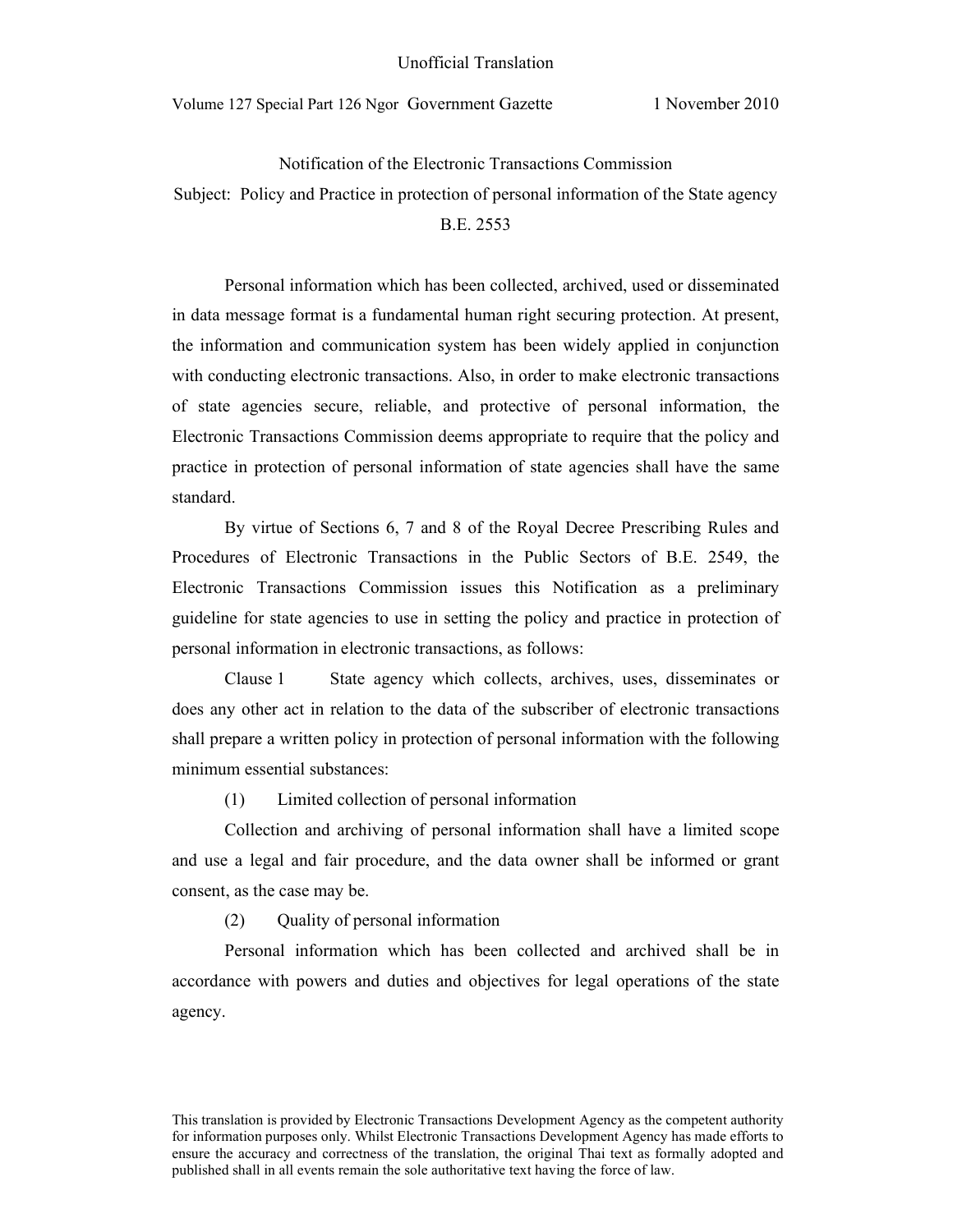(3) Determination of objectives in collection and archiving

Objectives of collection and archiving of personal information shall be recorded at the time of collection and archiving of personal information, including the use of such data afterwards. And if the objectives of collection and archiving are changed, an amendment record shall be made as evidence.

(4) Limitations in the application of personal information

Disclosure or display or appearance made in any other way of the personal information which is inconsistent with the objectives of the collection and archiving of data shall be prohibited unless the data owner provides consent or it is a case where the law prescribes as practicable.

(5) Security

Security measures of personal information shall be properly provided in order to prevent any wrongful loss, access, destruction, use, conversion, alteration or disclosure of the data.

(6) Disclosure about operations, practice and policy relating to personal information

Operations, practice and policy relating to personal information shall be disclosed, and a procedure that can examine the existence, features of such personal information, objectives of applying the data, controller and establishment of the personal information controller.

(7) Participation by the data owner

Personal information controller shall inform the data owner of the existence or details of such personal information upon request within a reasonable time period in accordance with a procedure in a format, including any expenses as appropriate (if any).

Controller of personal information shall be enjoined from refusing to provide an explanation or information to the data owner, successor, heir, legal representative or curator under the law.

Controller of information shall prepare a record of objections to archiving, correctness, or any other acts involving the data of the data owner as evidence.

This translation is provided by Electronic Transactions Development Agency as the competent authority for information purposes only. Whilst Electronic Transactions Development Agency has made efforts to ensure the accuracy and correctness of the translation, the original Thai text as formally adopted and published shall in all events remain the sole authoritative text having the force of law.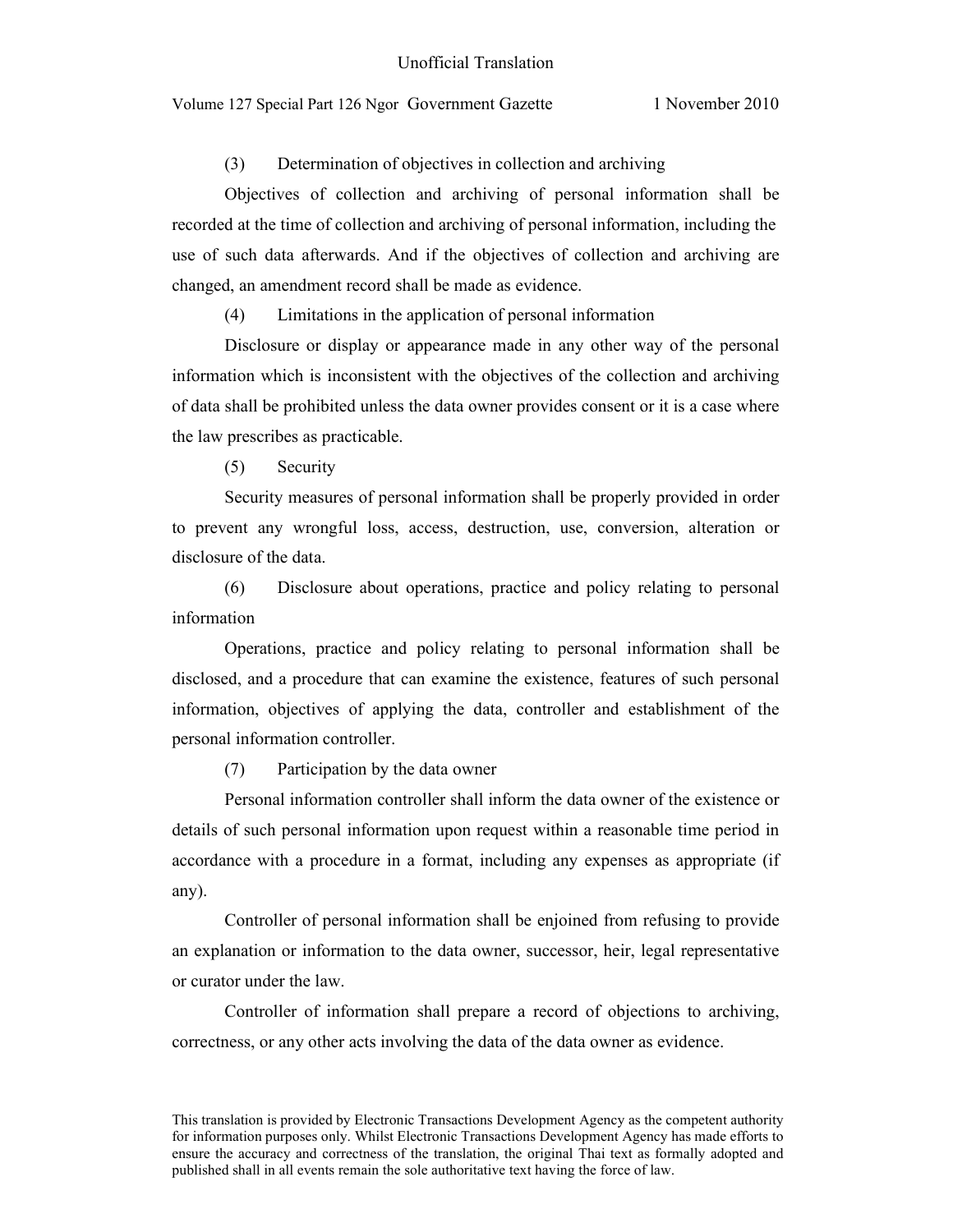(8) Responsibilities of the controller of information

Controller of personal information shall comply with the measures stated above in order to make operations pursuant to the policy regarding personal information protection in accordance with the standard of this Notification.

Clause 2 State agency shall prepare a practice in protection of personal information of the subscriber containing at least the following items:

(1) Basic data consists of:

(a) Name of the state agency to which the policy in protection of personal information belongs.

(b) Details of the enforcement scope of the personal information protection policy which the State agency collects, archives or uses in accordance with the objectives.

(c) Every change of the objective or policy in protection of personal information shall be notified to and ask for consent from the data owner first in accordance with the procedure and within the specified time in such notice, such as, 15-day prior notice notified to the data owner by sending via the electronic mail or publishing on the first page of the website, unless the law prescribes otherwise.

In obtaining the data owner's consent, clarity on which objective the state agency asks for such consent shall be made.

(2) Collection, categorisation and use of personal information

State agency conducting electronic transactions which collect data via the website or format of filling out paper data and then converting such data into the electronic system or archiving in other method, shall describe details of the data collection in a type and category, including data which will not be stored, and which objection the collected and archived data shall be used by a manner or with a procedure causing the data owner to be informed. Details of such collection and archiving of data shall be announced or notified to the data owner.

State agency providing services through a website shall exhibit details of the collection of data through the website of such agency, including usage of data which shall at least specify which part of the website or in which webpage the date is collected and archived, and shall provide clear details as to the procedure in collection

This translation is provided by Electronic Transactions Development Agency as the competent authority for information purposes only. Whilst Electronic Transactions Development Agency has made efforts to ensure the accuracy and correctness of the translation, the original Thai text as formally adopted and published shall in all events remain the sole authoritative text having the force of law.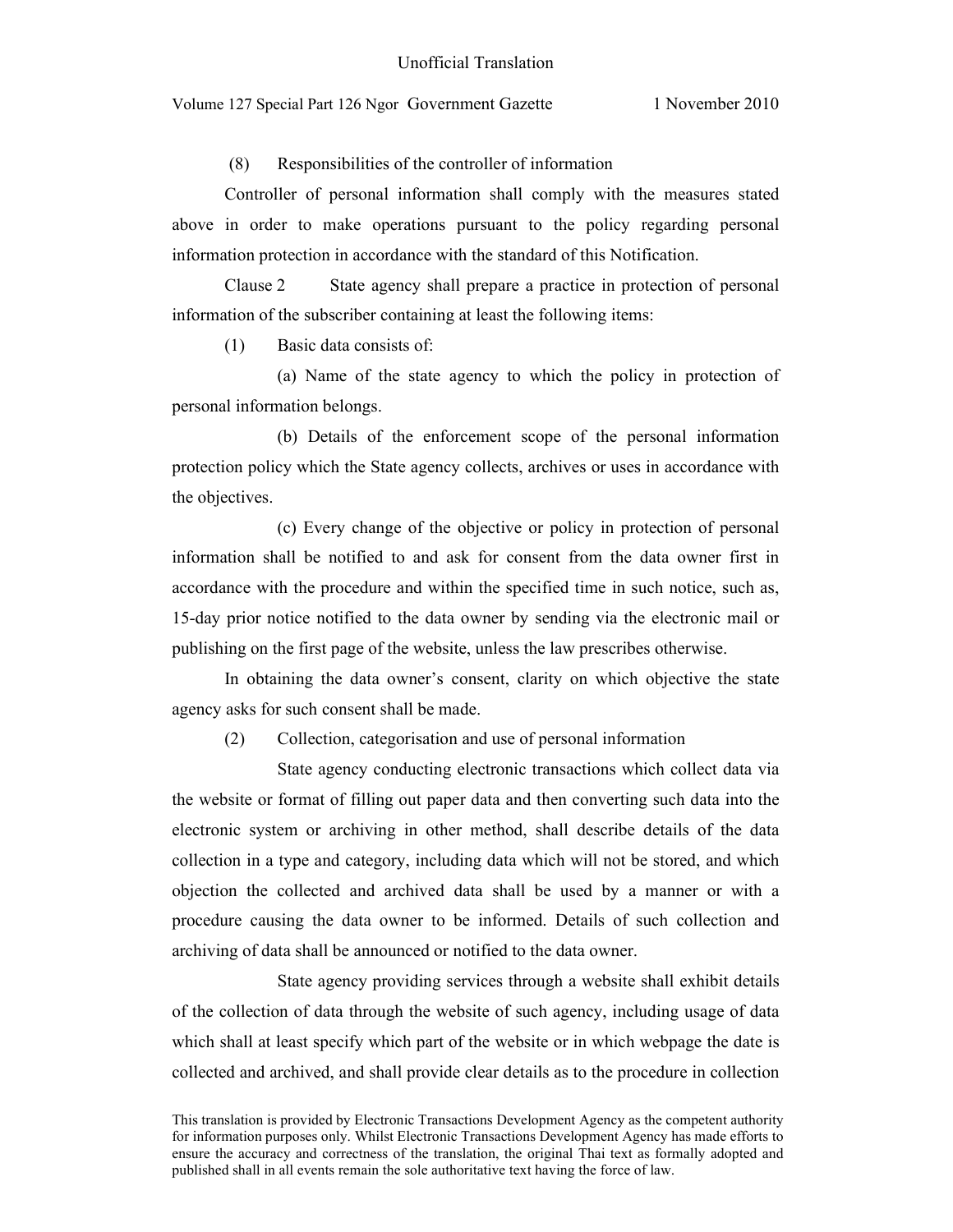and archiving of such data, e.g. archiving with a requirement of registration or filling out a questionnaire etc.

State agency shall collect, archive and use personal information to prepare the following details:

(a) Communications between state agencies

State agency that will contact the subscriber through the electronic procedure shall give prior notice to the subscriber. The subscriber may inform his or her intention to be contacted through any other means.

(b) Use of Cookies

State agency shall specify on its website about use of cookies linked to the personal information that it will use the cookies for which objective and purpose and be entitled to deny a link to the cookies.

(c) Demographic Information

State agency shall have a website for collection of demographic information, such as, gender, age and occupation that can be linked to the identification data, that specifies the collection and archiving procedure of such data in the personal information protection policy, and that provide an explanation on the objective of such data usage, inclusive of granting other persons to share such data.

## (d) Log Files

State agency arranging website services that automatically record the entry and exit, e.g., IP address, prior and later websites entered and exited and the category of browser program which can link such data with the identification data shall specify the collection and archiving procedure of such data in the personal information protection policy and provide an explanation on objectives of usage, inclusive of granting other persons to share such data.

(e) State agency shall specify the data archived through the website as the data that people have an option whether "to give or not to give" and such state agency shall provide another communication channel for the subscriber who does not wish to give data through the website.

(3) Display a link of providing personal information to other agency or organisation

This translation is provided by Electronic Transactions Development Agency as the competent authority for information purposes only. Whilst Electronic Transactions Development Agency has made efforts to ensure the accuracy and correctness of the translation, the original Thai text as formally adopted and published shall in all events remain the sole authoritative text having the force of law.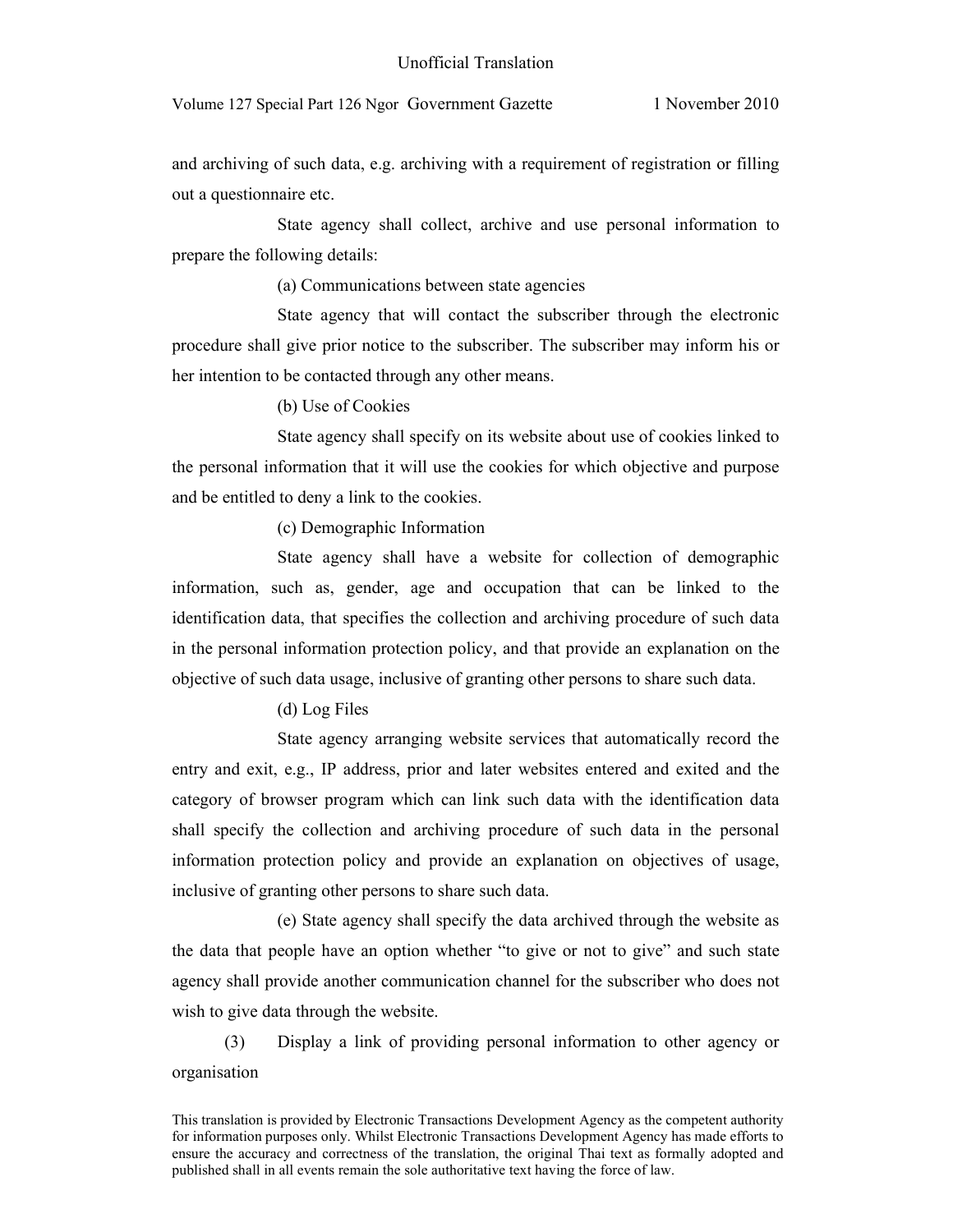Collection of data through the website of state agency that has a link providing the personal information to other state agency or organization shall be displayed by the state agency as to a name of the collector of information through the website, or name of the entitled person in the data subject collected and name of all entitled persons to access the said data, including the category of data which shall be shared with such agency or organization as well as the name of the person obligated to comply with the personal information protection policy for the subscriber's knowledge.

State agency shall inform the subscriber and obtain prior consent before changing the data link under the first paragraph with other agency or organisation.

(4) Collection of data from various sources

State agency that receives data from the website's subscriber and will integrate such data with such person's data acquired from another source shall specify in the personal information protection policy as to the purpose of such data collection, for instance, the website receives data about a name and e-mail address from the subscriber through the entry of data pursuant to the questionnaire via the website and will integrate such data with the data regarding the subscriber's biography received from another source.

(5) Authorizing another person to use or disclosing personal information

State agency shall also specify in the personal information protection policy that there is another person who will access or use the data collected by the agency through the website and that the authorized access, use or disclosure of such data is in line with the legal requirement of the state agency conducting as such.

(6) Collection, archiving, use and disclosure of the data about the subscriber

State agency collecting, archiving, using and disclosing the personal information which desires to proceed with another action other than the objective of collecting the personal as prescribed, e.g., unnecessary collection, archiving, usage and disclosure of personal information, or disclosure of personal information to another person, shall specify in the personal information protection policy as to the

This translation is provided by Electronic Transactions Development Agency as the competent authority for information purposes only. Whilst Electronic Transactions Development Agency has made efforts to ensure the accuracy and correctness of the translation, the original Thai text as formally adopted and published shall in all events remain the sole authoritative text having the force of law.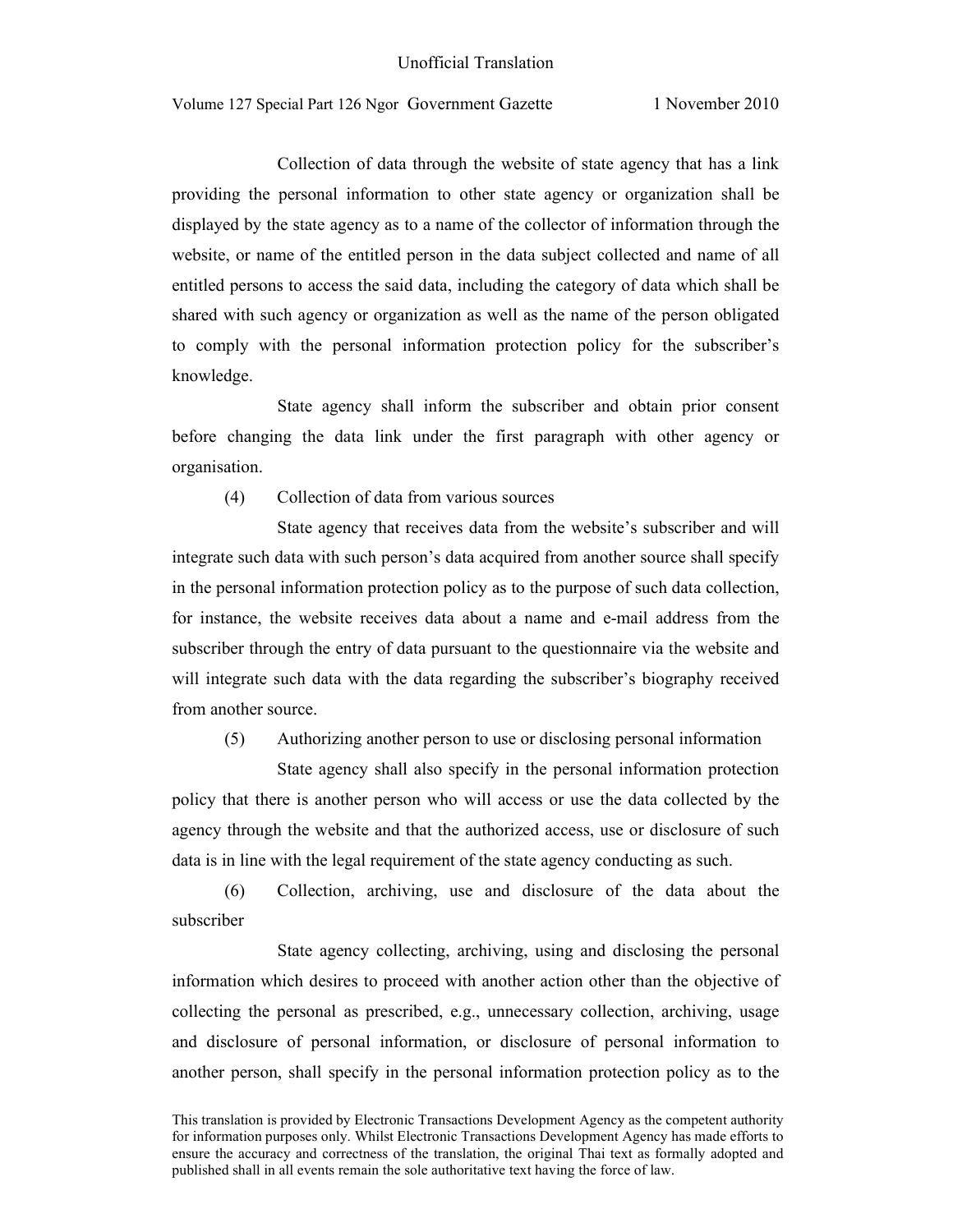right of the subscriber to choose whether to allow the state agency to collect, archive or not archive, use or not use, and disclose or not disclose such data.

The subscriber's exercise of the option under the first paragraph shall include granting the option in a form that the state agency must ask for explicit consent from the owner of such personal information first and granting the option in a form that awards a right to the subscriber to deny the use or disclosure of personal information for another objective other than the objectives of the personal information collection. The option shall be validly provided before the website will contact with the subscriber for the first time and, in case of an exercise of the option in the form prohibiting usage of the personal information different from the original objective, the agency owner of the website shall specify in the personal protection information to inform the subscriber of the procedure of sending the second contact of the website as well.

(7) Access, correction, and update

State agency shall specify a procedure by which the website's subscriber can access and rightly correct or update his or her personal information collected and archived by such state agency in the website.

(8) Security of personal information

State agency collecting personal information by means of providing the security procedure for the collected and archived personal information befitting maintenance of secrecy of the personal information in order to prevent wrongful alteration of such data, including prevention of any act resulting in the data not availability, shall take actions as follows:

(a) To promote consciousness to take responsibility about the security of personal information to the personnel, staff or employee of the agency through the regular dissemination of information, providing knowledge, organizing seminars and training with regard to such matter for personnel in the organisation.

(b) To prescribe clear rights and limitation of such rights in accessing the personal information of its personnel, staff or employee in each level of ranking, and provide a record, including the back-up data as to the access or entry for usage of

This translation is provided by Electronic Transactions Development Agency as the competent authority for information purposes only. Whilst Electronic Transactions Development Agency has made efforts to ensure the accuracy and correctness of the translation, the original Thai text as formally adopted and published shall in all events remain the sole authoritative text having the force of law.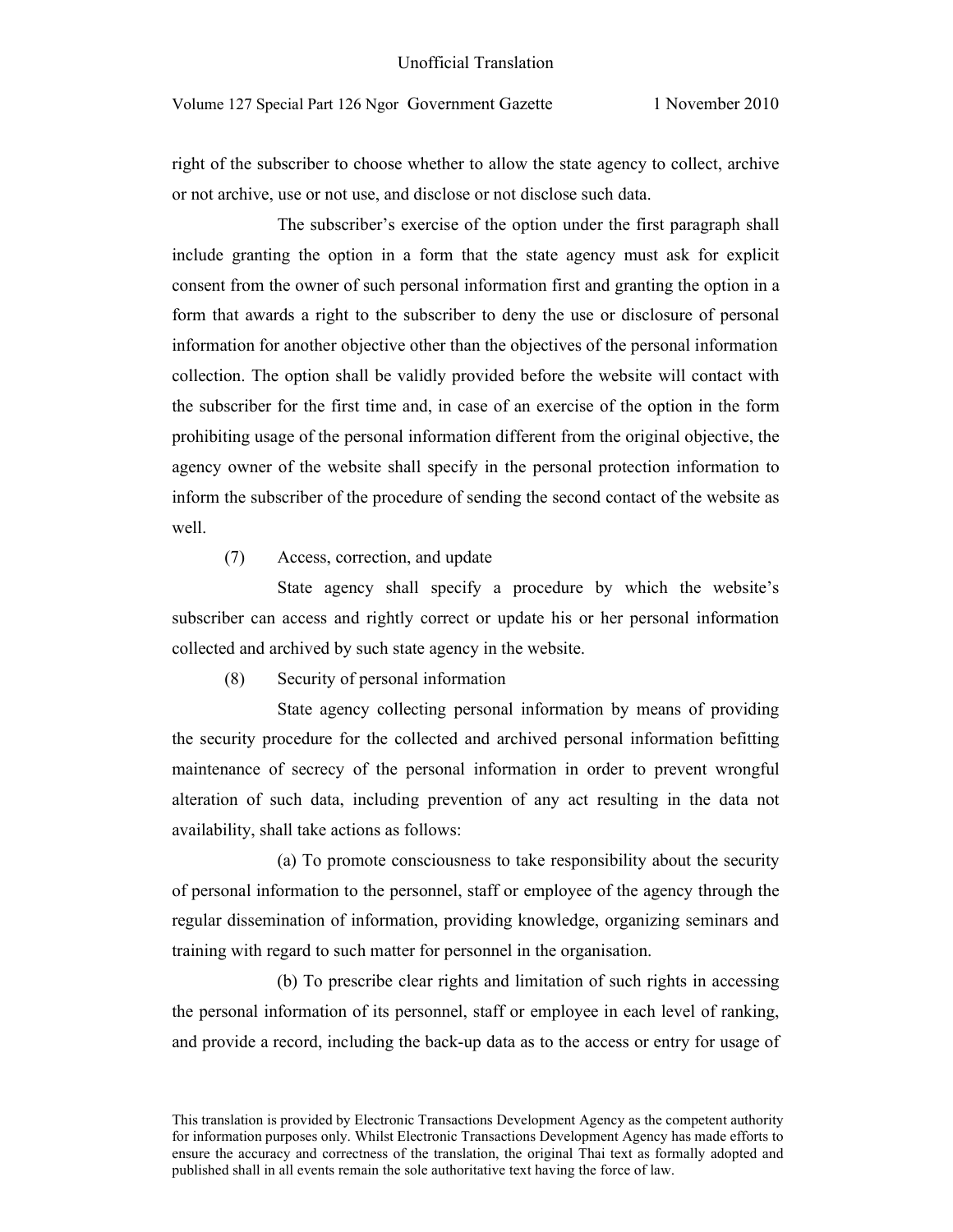the personal information in an appropriate time period or under the legally prescribed time period.

(c) To audit and assessment of security risks of the entire website or information system at least once a year.

(d) To prescribe appropriate and specific measures for security of personal information with utmost importance or may affect the feelings, beliefs, public order and good morals who are subscribers of the state agency, or may clearly cause damage or impact to the rights and liberties of the data owner, e.g., debit or credit card numbers, identification numbers, personal identification numbers, nationality, religion, beliefs, political views, health, sexual behavior, etc.

(e) To provide careful measures in the security of the personal information belonging to a person not exceeding eighteen years of age by utilizing the specific and appropriate procedure.

(9) Website contact

Website providing information to the subscriber in communicating with the state agency shall provide either contacting information to the usual establishment or that through an online. The contacting information that the state agency should specify shall at least be comprised of the following data:

- (a) Name and address
- (b) Telephone number
- (c) Fax number
- (d) E-mail address

Clause 3 State agency shall prepare the policy and practice in protection of the personal information under the principles of clauses 1 and 2. For the state agency that receives a trust mark from another agency or organisation performing a duty to issue the trust mark, such state agency shall demonstrate the policy and practice in protection of the personal information certified by such agency or organisation issuing or certifying the trust mark to the Electronic Transactions Commission.

Trust mark pursuant to the first paragraph means a mark which certifies that such agency has a standard in protecting the public personal information in

This translation is provided by Electronic Transactions Development Agency as the competent authority for information purposes only. Whilst Electronic Transactions Development Agency has made efforts to ensure the accuracy and correctness of the translation, the original Thai text as formally adopted and published shall in all events remain the sole authoritative text having the force of law.